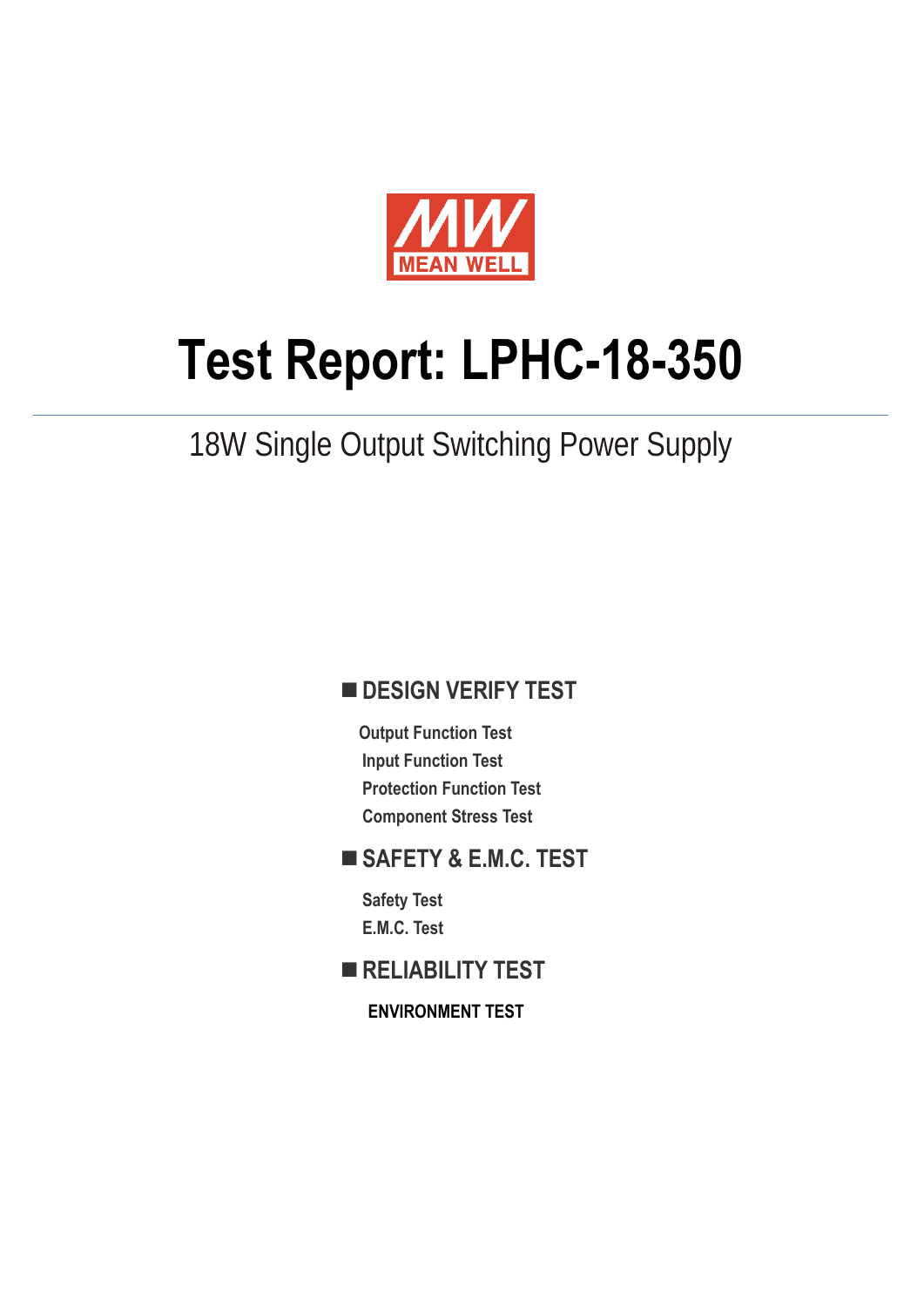

#### **DESIGN VERIFY TEST**

#### **OUTPUT FUNCTION TEST**

| <b>NO</b>      | <b>TEST ITEM</b>               | <b>SPECIFICATION</b>            | <b>TEST CONDITION</b>                                                         | <b>RESULT</b>                               | <b>VERDICT</b> |
|----------------|--------------------------------|---------------------------------|-------------------------------------------------------------------------------|---------------------------------------------|----------------|
| $\mathbf{1}$   | RIPPLE & NOISE                 | V1:300<br>mVp-p (Max)           | $I/P$ : 230VAC<br>O/P: FULL LOAD<br>Ta : $25^{\circ}$ C                       | V1:<br>100<br>mVp-p (Max)                   | P              |
| $\overline{2}$ | OUTPUT VOLTAGE<br>TOLERANCE    | $V1:5$ % - -5 % (Max)           | I/P: 195 VAC / 264 VAC<br>O/P : FULL/ MIN LOAD<br>Ta : $25^{\circ}$ C         | $V1$ :<br>$\% -$<br>$-0.21$<br>$\%$<br>0.21 | P              |
| 3              | <b>LINE REGULATION</b>         | $V1: 1\% - 1$ % (Max)<br>$\%$ ~ | I/P: 195 VAC ~ 264 VAC<br>O/P: FULL LOAD<br>Ta : $25^{\circ}$ C               | V1:<br>0.03<br>$\%$ ~<br>$-0.03$<br>%       | P              |
| 4              | <b>LOAD REGULATION</b>         | $V1: 3\%~3$<br>% (Max)          | I/P: 230 VAC<br>O/P: FULL ~MIN LOAD<br>Ta : $25^{\circ}$ C                    | V1:<br>$-0.21$<br>%<br>0.21<br>$\%$ ~       | P              |
| 5              | SET UP TIME                    | 230VAC:<br>3600<br>ms (Max)     | $I/P$ : 230 VAC<br>O/P: FULL LOAD<br>Ta : $25^{\circ}$ C                      | 230VAC/<br>2504<br>ms                       | P              |
| 6              | <b>RISE TIME</b>               | 230VAC:<br>100<br>ms (Max)      | I/P: 230 VAC<br>O/P: FULL LOAD<br>Ta : $25^{\circ}$ C                         | 26<br>230VAC/<br>ms                         | P              |
| $\overline{7}$ | HOLD UP TIME                   | 230VAC:<br>20<br>ms (TYP)       | I/P: 230 VAC<br>O/P: FULL LOAD<br>Ta : $25^{\circ}$ C                         | 230VAC/<br>75<br>ms                         | P              |
| 8              | OVER/UNDERSHOOT<br><b>TEST</b> | $< +5\%$                        | I/P: 230 VAC<br>O/P: FULL LOAD<br>Ta : $25^{\circ}$ C                         | TEST:<br>< 5<br>%                           | P              |
| 9              | DYNAMIC LOAD                   | $V1$ :<br>4800<br>mVp-p         | $I/P$ : 230VAC<br>O/P: FULL /Min LOAD 90%DUTY/<br>1KHZ<br>Ta : $25^{\circ}$ C | 181<br>mVp-p                                | P              |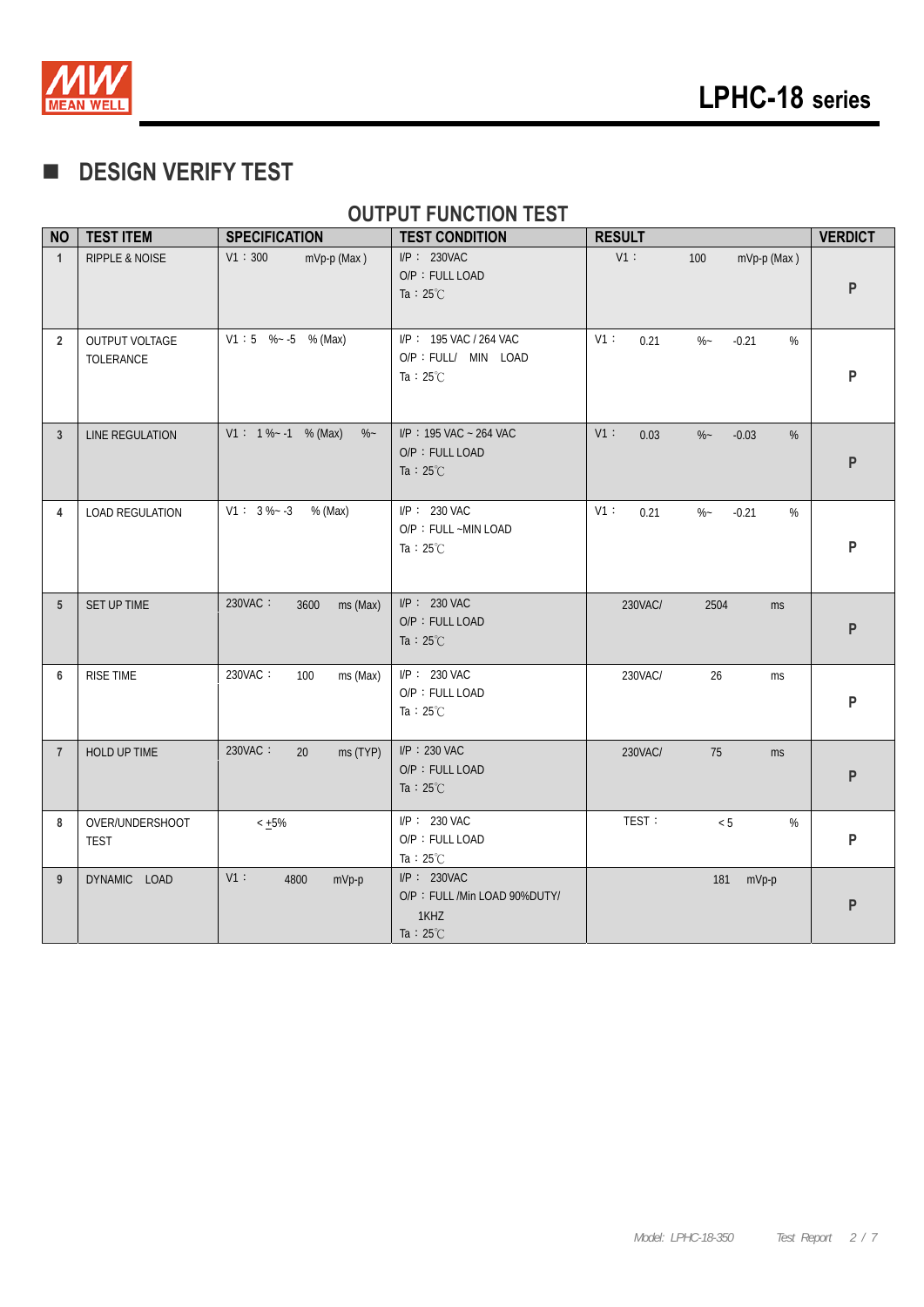

## **LPHC-18 series**

#### **INPUT FUNCTION TEST**

| <b>NO</b>      | <b>TEST ITEM</b>                | <b>SPECIFICATION</b>                        | <b>TEST CONDITION</b>                                                                                                                                                                                | <b>RESULT</b>                                   | <b>VERDICT</b> |
|----------------|---------------------------------|---------------------------------------------|------------------------------------------------------------------------------------------------------------------------------------------------------------------------------------------------------|-------------------------------------------------|----------------|
| $\mathbf{1}$   | <b>INPUT VOLTAGE RANGE</b>      | 195VAC~264VAC                               | I/P: TESTING<br>O/P: FULL LOAD<br>Ta : $25^{\circ}$ C<br>$I/P$ :<br>LOW-LINE-3V= $192$ V<br>HIGH-LINE+15%=300V<br>O/P: FULL/MIN LOAD<br>ON: 30 Sec. OFF: 30 Sec 10MIN<br>(AC POWER ON/OFF NO DAMAGE) | 85V~264V<br>TEST: OK                            | P              |
| $\overline{2}$ | <b>INPUT FREQUENCY</b><br>RANGE | 47HZ ~63 HZ<br>NO DAMAGE OSC                | $IP: 195$ VAC ~ 264 VAC<br>O/P: FULL~MIN LOAD<br>Ta : $25^{\circ}$ C                                                                                                                                 | TEST: OK                                        | $\mathsf{P}$   |
| 3              | <b>EFFICIENCY</b>               | 80 % (TYP)                                  | $I/P$ : 230 VAC<br>O/P: FULL LOAD<br>Ta : $25^{\circ}$ C                                                                                                                                             | %<br>82.7                                       | ${\sf P}$      |
| 4              | <b>INPUT CURRENT</b>            | 230V/<br>0.3<br>A (TYP)                     | $I/P$ : 230 VAC<br>O/P: FULL LOAD<br>Ta : $25^{\circ}$ C                                                                                                                                             | 0.171<br>A/230 VAC<br>$=$                       | P              |
| 5              | <b>INRUSH CURRENT</b>           | A (TYP)<br>230V/<br>50<br><b>COLD START</b> | $I/P$ : 230 VAC<br>$IP: 230$ VAC<br>O/P: FULL LOAD<br>Ta : $25^{\circ}$ C                                                                                                                            | $I = 40$<br>A/230 VAC                           | P              |
| 6              | <b>LEAKAGE CURRENT</b>          | 0.25<br>mA/240 VAC<br>$\,<\,$               | $I/P$ : 264 VAC<br>O/P: Min LOAD<br>Ta: $25^{\circ}$ C                                                                                                                                               | $L-FG:$<br>0.01<br>mA<br>$N-FG$ :<br>0.01<br>mA | ${\sf P}$      |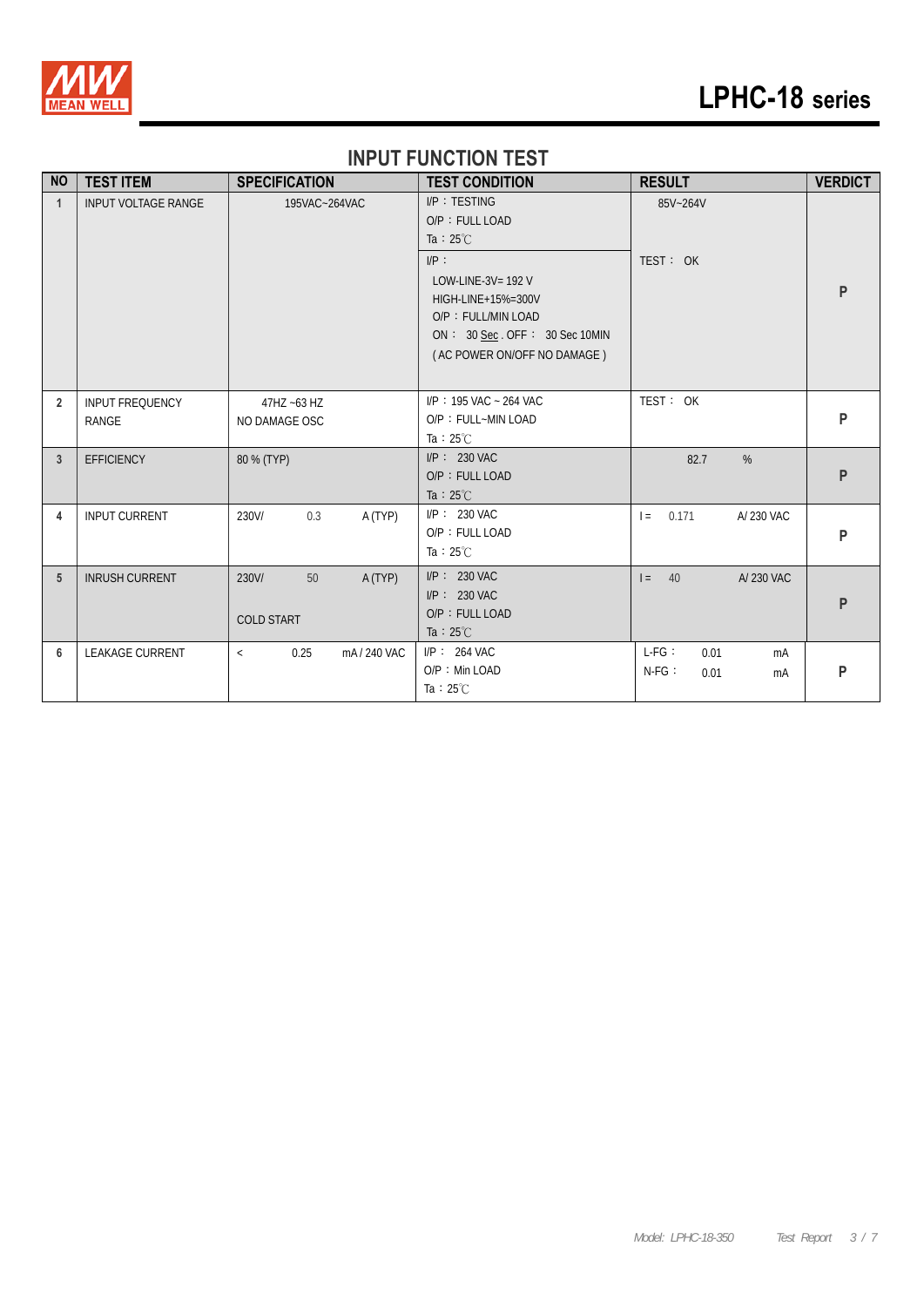

## **LPHC-18 series**

#### **PROTECTION FUNCTION TEST**

| <b>NO</b>      | <b>TEST ITEM</b>            | <b>SPECIFICATION</b>                                          | <b>TEST CONDITION</b>                                    | <b>RESULT</b>                                                                      | <b>VERDICT</b> |
|----------------|-----------------------------|---------------------------------------------------------------|----------------------------------------------------------|------------------------------------------------------------------------------------|----------------|
| $\mathbf{1}$   | OVER LOAD PROTECTION        | 95 %~ 105 %                                                   | $I/P: 230$ VAC<br>O/P: TESTING<br>Ta : $25^{\circ}$ C    | 102.5%/230 VAC<br><b>Constant Current Limiting</b>                                 | P              |
| $\overline{2}$ | OVER VOLTAGE PROTECTION     | $CH1: 50.4 V - 60 V$                                          | $I/P: 230$ VAC<br>O/P: MIN LOAD<br>Ta : $25^{\circ}$ C   | 57.3V/230 VAC<br>Shut off o/p voltage, clamping by<br>zener diode                  | P              |
| 3              | OVER TEMPERATURE PROTECTION | SPEC :<br>Tj 170℃ typically (U1) Detect<br>On main control IC | $I/P: 230$ VAC<br>O/P: FULL LOAD                         | O.T.P. Active<br>Hiccup Mode recovers automatically<br>after temperature goes down | P              |
| 4              | SHORT PROTECTION            | SHORT EVERY OUTPUT<br>1 HOUR NO DAMAGE                        | $I/P$ : 264 VAC<br>O/P: FULL LOAD<br>Ta : $25^{\circ}$ C | NO DAMAGE<br><b>Constant Current Limiting</b>                                      | P              |

#### **COMPONENT STRESS TEST**

| <b>NO</b>      | <b>TEST ITEM</b>                                      | <b>SPECIFICATION</b>                                              | <b>TEST CONDITION</b>                                                                                                                                     | <b>RESULT</b>            |                            |                  | <b>VERDICT</b> |
|----------------|-------------------------------------------------------|-------------------------------------------------------------------|-----------------------------------------------------------------------------------------------------------------------------------------------------------|--------------------------|----------------------------|------------------|----------------|
| 1              | Power Transistor<br>(D to S) or (C to E) Peak Voltage | U1 Rated:<br>VIPER22A<br>730V                                     | $I/P$ : High-Line +3V = 267 V<br>O/P: (1) Full Load Turn on<br>(2) Output Short<br>Ta : $25^{\circ}$ C                                                    | (1)<br>(2)               | 648<br>452                 | $\vee$<br>V      | P              |
| $\overline{2}$ | Diode Peak Voltage                                    | D 10 Rated:<br>3A/600V HER306<br>D 11 Rated:<br>1N4148 75V / 0.2A | $I/P$ : High-Line +3V = 267 V<br>O/P: (1) Full Load Turn on<br>(2) Output Short<br>Ta : $25^{\circ}$ C                                                    | (1)<br>(2)<br>(1)<br>(2) | 266<br>258<br>28.4<br>19.4 | V<br>V<br>V<br>V | P              |
| 3              | Clamp Diode Peak Voltage                              | Rated:<br>D <sub>1</sub><br>2A/800V GP20K                         | $I/P$ : High-Line +3V = 267 V<br>O/P: (1) Dynamic Load<br>90%Duty/1KHz<br>Ta : $25^{\circ}$ C                                                             | (1)                      | 400                        | $\vee$           | P              |
| $\overline{4}$ | Capacitor Voltage<br>Input                            | C5 Rated:<br>27uF/400V 105°C<br>KF                                | $I/P$ : High-Line +3V = 267 V<br>O/P: (1) Full Load Turn on /Off<br>(2) Min load Turn on /Off<br>(3) Full Load /Min load<br>Change<br>Ta : $25^{\circ}$ C | (1)<br>(2)<br>(3)        | 371<br>377.8<br>377.8      | V<br>V<br>V      | P              |
| 5              | Control IC Voltage Test                               | U1 Rated:<br>VIPER22A<br>$9V - 38V$                               | $I/P$ : High-Line +3V = 267 V<br>O/P: (1) Full Load Turn on /Off<br>(2) Min load Turn on /Off<br>(3) Full Load /Min load<br>Change<br>Ta : $25^{\circ}$ C | (1)<br>(2)<br>(3)        | 30.6<br>25.56<br>25.41     | $\vee$<br>V<br>V | P              |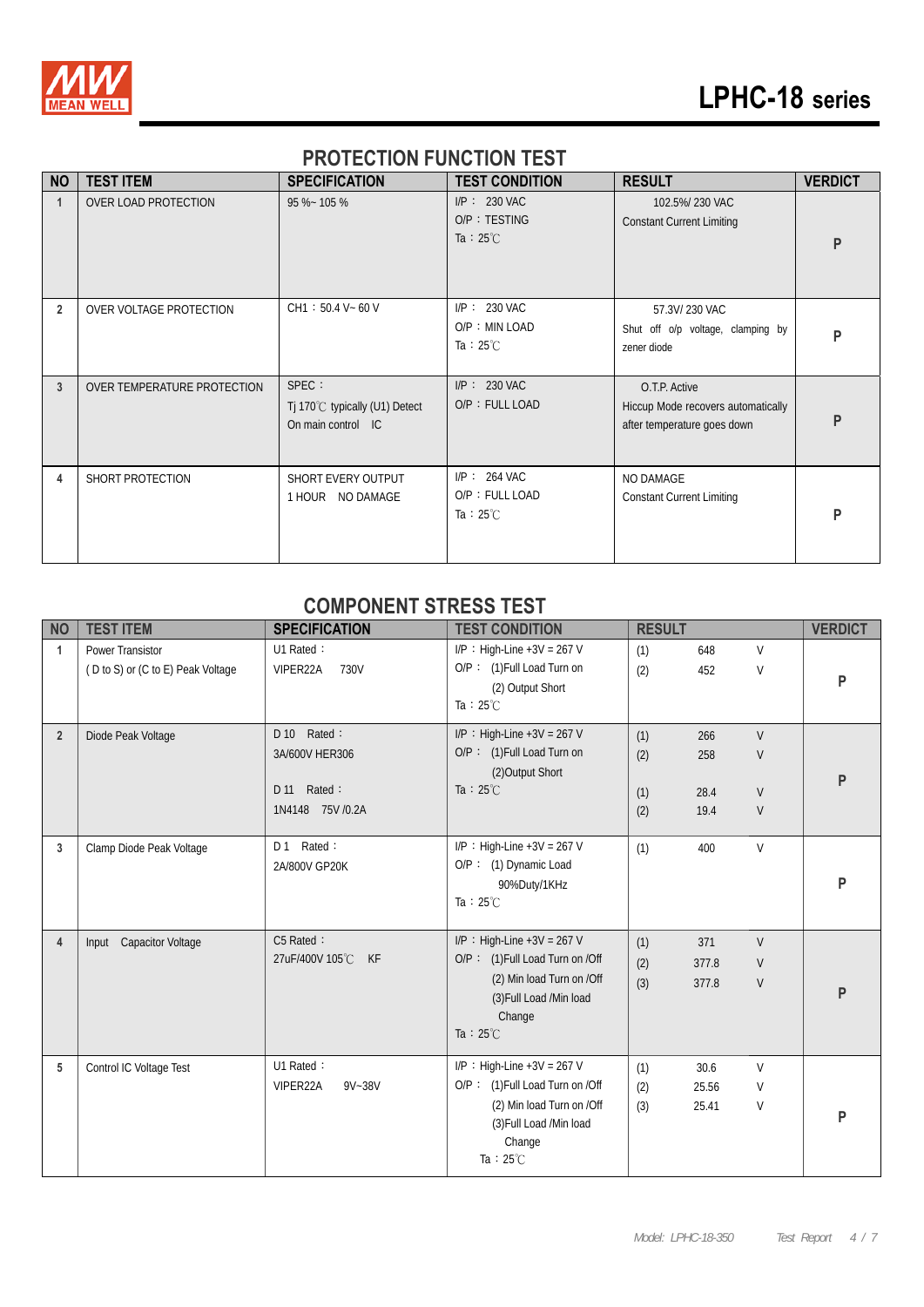

## **SAFETY & E.M.C. TEST**

| <b>NO</b>      | <b>TEST ITEM</b>            | <b>SPECIFICATION</b>             | <b>TEST CONDITION</b>    | <b>RESULT</b>                  | <b>VERDICT</b> |
|----------------|-----------------------------|----------------------------------|--------------------------|--------------------------------|----------------|
|                | WITHSTAND VOLTAGE           | $I/P-O/P$ : 3 KVAC/min           | $I/P-O/P$ : 3.6 KVAC/min | $I/P$ -O/P:<br>0.777<br>mA     |                |
|                |                             |                                  |                          |                                | P              |
|                |                             |                                  | Ta : $25^{\circ}$ C      |                                |                |
|                |                             |                                  |                          | NO DAMAGE                      |                |
| $\overline{2}$ | <b>ISOLATION RESISTANCE</b> | $I/P$ -O/P: 500VDC>100M $\Omega$ | $I/P-O/P$ :<br>500 VDC   | $I/P-O/P$ :<br>$G\Omega$<br>30 |                |
|                |                             |                                  |                          |                                |                |
|                |                             |                                  | Ta: 25°C/70%RH           |                                | P              |
|                |                             |                                  |                          | NO DAMAGE                      |                |
| 3              | APPROVAL                    | TUV: Certificate NO:             |                          |                                | N/A            |
|                |                             | $UL:$ File NO :                  |                          |                                |                |

## **E.M.C TEST**

| <b>NO</b>      | <b>TEST ITEM</b>                              | <b>SPECIFICATION</b>                                                    | <b>TEST CONDITION</b>                                                       | <b>RESULT</b>                        | <b>VERDICT</b> |  |  |
|----------------|-----------------------------------------------|-------------------------------------------------------------------------|-----------------------------------------------------------------------------|--------------------------------------|----------------|--|--|
| 1              | <b>HARMONIC</b>                               | EN61000-3-2<br><b>CLASS A</b>                                           | I/P: 240/230/220 VAC/50HZ<br>O/P: 100,75,50,25% LOAD<br>Ta : $25^{\circ}$ C | PASS                                 | P              |  |  |
| $\overline{2}$ | <b>CONDUCTION</b>                             | EN55022<br><b>CLASS A</b>                                               | $I/P$ : 230 VAC (50HZ)<br>O/P: FULL/50% LOAD<br>Ta : $25^{\circ}$ C         | <b>PASS</b><br>Test by certified Lab | P              |  |  |
| 3              | <b>RADIATION</b>                              | EN55022<br><b>CLASSA</b>                                                | I/P: 230 VAC (50HZ)<br>$O/P$ : FULL LOAD<br>Ta : $25^{\circ}$ C             | PASS<br>Test by certified Lab        | P              |  |  |
| $\overline{4}$ | E.S.D                                         | EN61000-4-2<br><b>LIGHT INDUSTRY</b><br>AIR: 8KV / Contact: 4KV         | $I/P$ : 230 VAC/50HZ<br>O/P: FULL LOAD<br>Ta : $25^{\circ}$ C               | CRITERIA A                           | P              |  |  |
| 5              | E.F.T                                         | EN61000-4-4<br><b>LIGHT INDUSTRY</b><br>INPUT: 1KV                      | I/P: 230 VAC/50HZ<br>O/P: FULL LOAD<br>Ta : $25^{\circ}$ C                  | CRITERIA A                           | P              |  |  |
| $6\phantom{1}$ | <b>SURGE</b>                                  | IEC61000-4-5<br><b>LIGHT INDUSTRY</b><br>$L-N$ : 1KV<br>$L, N-PE : 2KV$ | I/P: 230 VAC/50HZ<br>O/P: FULL LOAD<br>Ta : $25^{\circ}$ C                  | CRITERIA A                           | P              |  |  |
| 7              | Test by certified Lab $&$ Test Report Prepare |                                                                         |                                                                             |                                      |                |  |  |

#### **SAFETY TEST**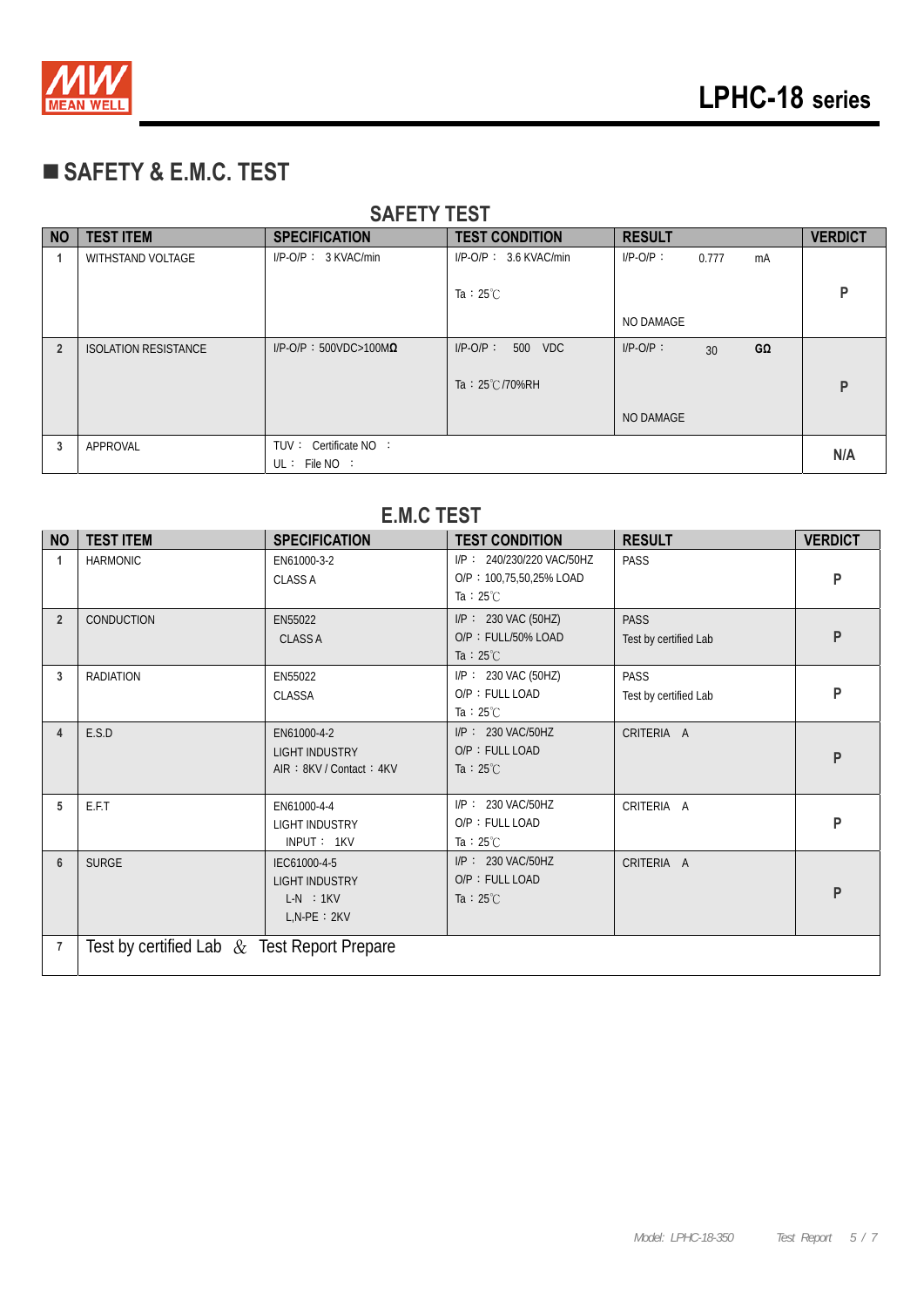

### **RELIABILITY TEST**

#### **ENVIRONMENT TEST**

| <b>NO</b>       | <b>TEST ITEM</b>                               | <b>SPECIFICATION</b>                                                         |                  | <b>TEST CONDITION</b>                                | <b>RESULT</b>        |                           | <b>VERDICT</b> |  |
|-----------------|------------------------------------------------|------------------------------------------------------------------------------|------------------|------------------------------------------------------|----------------------|---------------------------|----------------|--|
| $\mathbf{1}$    | TEMPERATURE RISE TEST                          | MODEL: LPHC-18-350                                                           |                  |                                                      |                      |                           |                |  |
|                 |                                                | 1. ROOM AMBIENT BURN-IN: 1 HRS                                               |                  |                                                      |                      |                           |                |  |
|                 |                                                |                                                                              |                  | I/P: 230VAC O/P: FULLLOAD Ta=30.5 °C                 |                      |                           |                |  |
|                 |                                                | 2. HIGH AMBIENT BURN-IN: 2 HRS                                               |                  |                                                      |                      |                           |                |  |
|                 |                                                |                                                                              |                  | I/P: 230VAC O/P: FULLLOAD Ta=50.2 °C                 |                      |                           |                |  |
|                 |                                                |                                                                              |                  |                                                      | ROOM AMBIENT         | <b>HIGH AMBIENT</b>       |                |  |
|                 |                                                | <b>NO</b>                                                                    | Position         | P/N                                                  | Ta= $30.5^{\circ}$ C | Ta= 50.2 $^{\circ}$ C     |                |  |
|                 |                                                | $\mathbf{1}$                                                                 | LF1              | LF-6008                                              | 52.4°C               | 70.9°C                    |                |  |
|                 |                                                | $\overline{2}$                                                               | B <sub>D</sub> 1 | KBP208G                                              | 54.9°C               | 73.4°C                    |                |  |
|                 |                                                | 3                                                                            | C <sub>5</sub>   | 27u/400V KM                                          | 64.0°C               | 83.2°C                    |                |  |
|                 |                                                | $\overline{4}$                                                               | D <sub>1</sub>   | GP20K                                                | 70.9°C               | 90.3°C                    |                |  |
|                 |                                                | 5                                                                            | ZD <sub>1</sub>  | P6KE200A                                             | $67.3^{\circ}$ C     | 86.7°C                    | P              |  |
|                 |                                                | 6                                                                            | D <sub>2</sub>   | 1N4007                                               | 70.2°C               | 88.8°C                    |                |  |
|                 |                                                | $\overline{7}$                                                               | U1               | VIPER22A                                             | 82.8°C               | 105.1°C                   |                |  |
|                 |                                                | 8                                                                            | C <sub>36</sub>  | 47u/50V KM                                           | 66.7°C               | 86.1°C                    |                |  |
|                 |                                                | 9                                                                            | T1               | TF6220                                               | $64.7^{\circ}$ C     | $82.1^{\circ}$ C          |                |  |
|                 |                                                | 10                                                                           | D <sub>10</sub>  | <b>HER306</b>                                        | 59.7°C               | 76.8°C                    |                |  |
|                 |                                                | 11                                                                           | D11              | 1N4148                                               | $51.3^{\circ}$ C     | 68.8°C                    |                |  |
|                 |                                                | 12                                                                           | <b>R15</b>       | 15K 1/2W                                             | 44.2°C               | $62.2^{\circ}$ C          |                |  |
|                 |                                                | 13                                                                           | C15              | 100u/63V GL                                          | 46.2°C               | 63.8°C                    |                |  |
|                 |                                                | 14                                                                           | C16              | 47u/63V GL                                           | 44.1°C               | $61.8^{\circ}$ C          |                |  |
|                 |                                                | 15                                                                           | U <sub>10</sub>  | HA17358B                                             | 43.9°C               | 61.7°C                    |                |  |
| $\overline{2}$  | LOW TEMPERATURE                                | TURN ON AFTER 2 HOUR                                                         |                  | $I/P$ : 264VAC                                       | TEST: OK             |                           |                |  |
|                 | TURN ON TEST                                   |                                                                              |                  | O/P: 100 % LOAD                                      |                      |                           | P              |  |
|                 |                                                |                                                                              |                  | Ta= $-30$ °C                                         |                      |                           |                |  |
|                 |                                                |                                                                              |                  | $I/P$ : 272 VAC                                      | TEST: OK             |                           |                |  |
| $\mathbf{3}$    | <b>HIGH HUMIDITY</b>                           | AFTER 12 HOURS                                                               |                  | O/P: FULL LOAD                                       |                      |                           |                |  |
|                 | <b>HIGH TEMPERATURE</b><br><b>HIGH VOLTAGE</b> | IN CHAMBER ON<br>CONTROL 50 °C                                               |                  | Ta=50 $^{\circ}$ C                                   |                      |                           | P              |  |
|                 | TURN ON TEST                                   | NO DAMAGE                                                                    |                  | $HUMIDITY = 95 % R.H$                                |                      |                           |                |  |
|                 |                                                |                                                                              |                  |                                                      |                      |                           |                |  |
| 4               | TEMPERATURE                                    | $+$ 0.2 %(0~50°C)                                                            |                  | $I/P: 230$ VAC                                       |                      | $+0.06\% (0-50^{\circ}C)$ |                |  |
|                 | COEFFICIENT                                    |                                                                              |                  | O/P: FULL LOAD                                       |                      |                           | P              |  |
|                 |                                                |                                                                              |                  |                                                      |                      |                           |                |  |
|                 |                                                |                                                                              |                  |                                                      |                      |                           |                |  |
| $5\phantom{.0}$ | STORAGE TEMPERATURE TEST                       | 1. Thermal shock Temperature: $-45^{\circ}\text{C} \sim +90^{\circ}\text{C}$ |                  |                                                      | OK                   |                           |                |  |
|                 |                                                | 2. Temperature change rate : 25℃ / MIN                                       |                  |                                                      |                      |                           |                |  |
|                 |                                                | 4. Total test cycle: 5 CYCLE                                                 |                  | 3. Dwell time low and high temperature : 30 MIN/EACH |                      |                           | P              |  |
|                 |                                                | 5. Input/Output condition: STATIC                                            |                  |                                                      |                      |                           |                |  |
|                 |                                                |                                                                              |                  |                                                      |                      |                           |                |  |
| 6               | THERMAL SHOCK TEST                             | 1. Thermal shock Temperature: -35℃ ~ +55℃                                    |                  |                                                      | OK                   |                           |                |  |
|                 |                                                | 2. Temperature change rate : 25℃ / MIN                                       |                  |                                                      |                      |                           |                |  |
|                 |                                                |                                                                              |                  | 3. Dwell time low and high temperature : 30 MIN/EACH |                      |                           | P              |  |
|                 |                                                | 4. Total test cycle: 10 CYCLE                                                |                  |                                                      |                      |                           |                |  |
|                 |                                                | 5. Input/Output condition: 230VAC/Full Load                                  |                  |                                                      |                      |                           |                |  |
|                 |                                                |                                                                              |                  |                                                      |                      |                           |                |  |